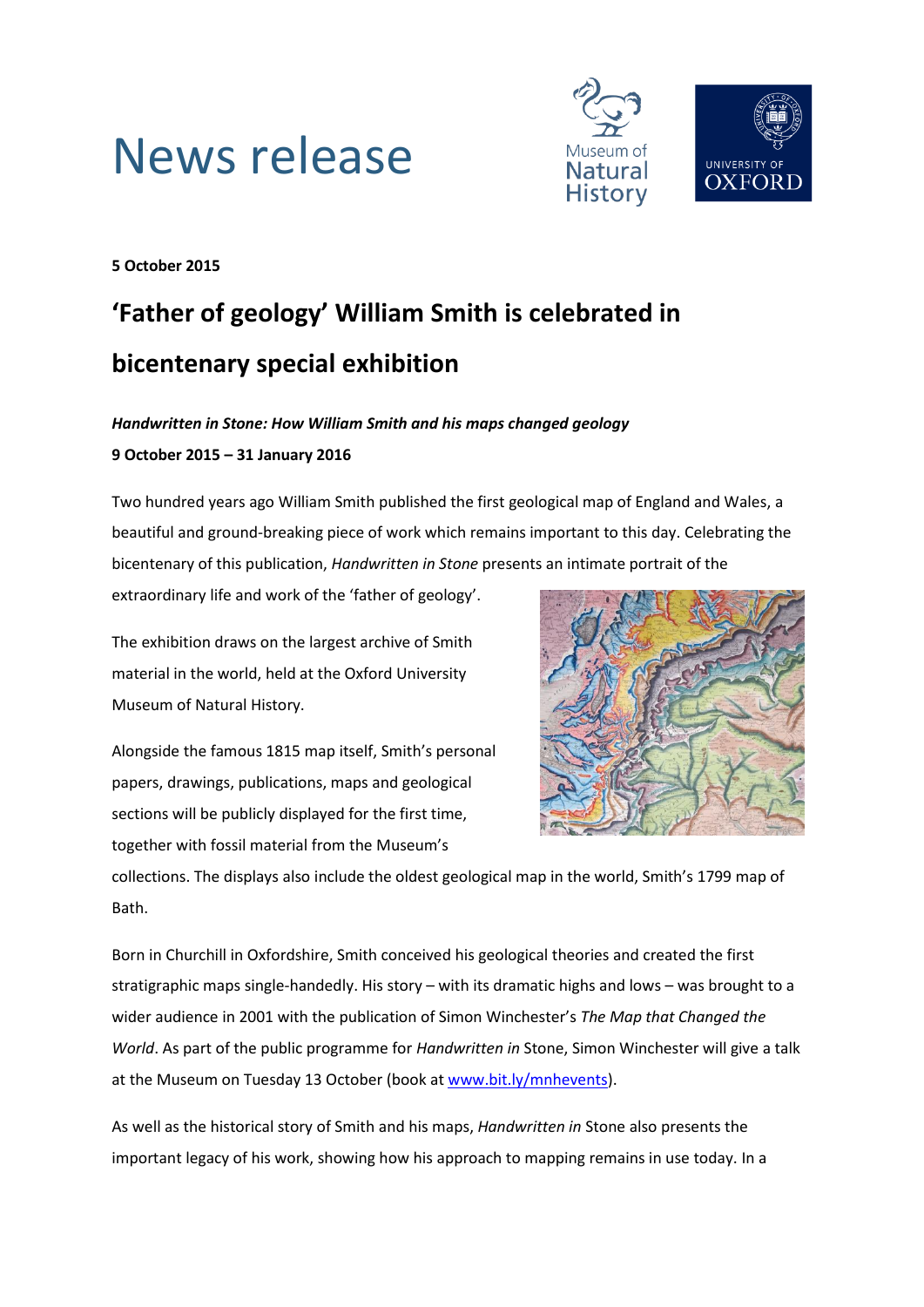lecture at the Museum on 3 November, Professor Mike Searle (University of Oxford) will reveal how he has used Smith's techniques to map the Himalaya, combining field mapping with modern approaches.

Generously supported by the Heritage Lottery Fund, the bicentenary exhibition was also made possible thanks to the work of over 20 volunteers, including a volunteer-curated section of the gallery itself.

The full programme of events at the Museum, including the *Handwritten in Stone* special events, is available as a [downloadable PDF.](http://www.oum.ox.ac.uk/visiting/OUM%202015.pdf)





\*\*

#### **For further information and images:**

Scott Billings Public engagement officer Museum of Natural History [scott.billings@oum.ox.ac.uk](mailto:scott.billings@oum.ox.ac.uk)

Kate Diston Head of Archives and Library Museum of Natural History [kathleen.diston@oum.ox.ac.uk](mailto:kathleen.diston@oum.ox.ac.uk)



#### **Notes to editors**

#### **About William Smith**

William Smith (1769-1839) was born in the rural village of Churchill, Oxfordshire, England on 23 March, 1769. He was the first child of the village blacksmith, John Smith (1735-1777) and his wife Ann Smith (1745-1807). Brother John and sister Ann followed shortly after the birth of William, just before their father's death in 1777. William attended the local school until the age of 11, receiving the only formal education he ever would. After his mother remarried William began work for his uncle, also named William Smith. It was then that he began to learn practical skills in agriculture and civil engineering. It was also at this very young age that William began developing his fascination with the landscape of the country around him and the earth beneath him. [Read](http://www.williamsmithonline.com/who/biography.html) 

#### [more…](http://www.williamsmithonline.com/who/biography.html)

[www.williamsmithonline.com](http://www.williamsmithonline.com/)